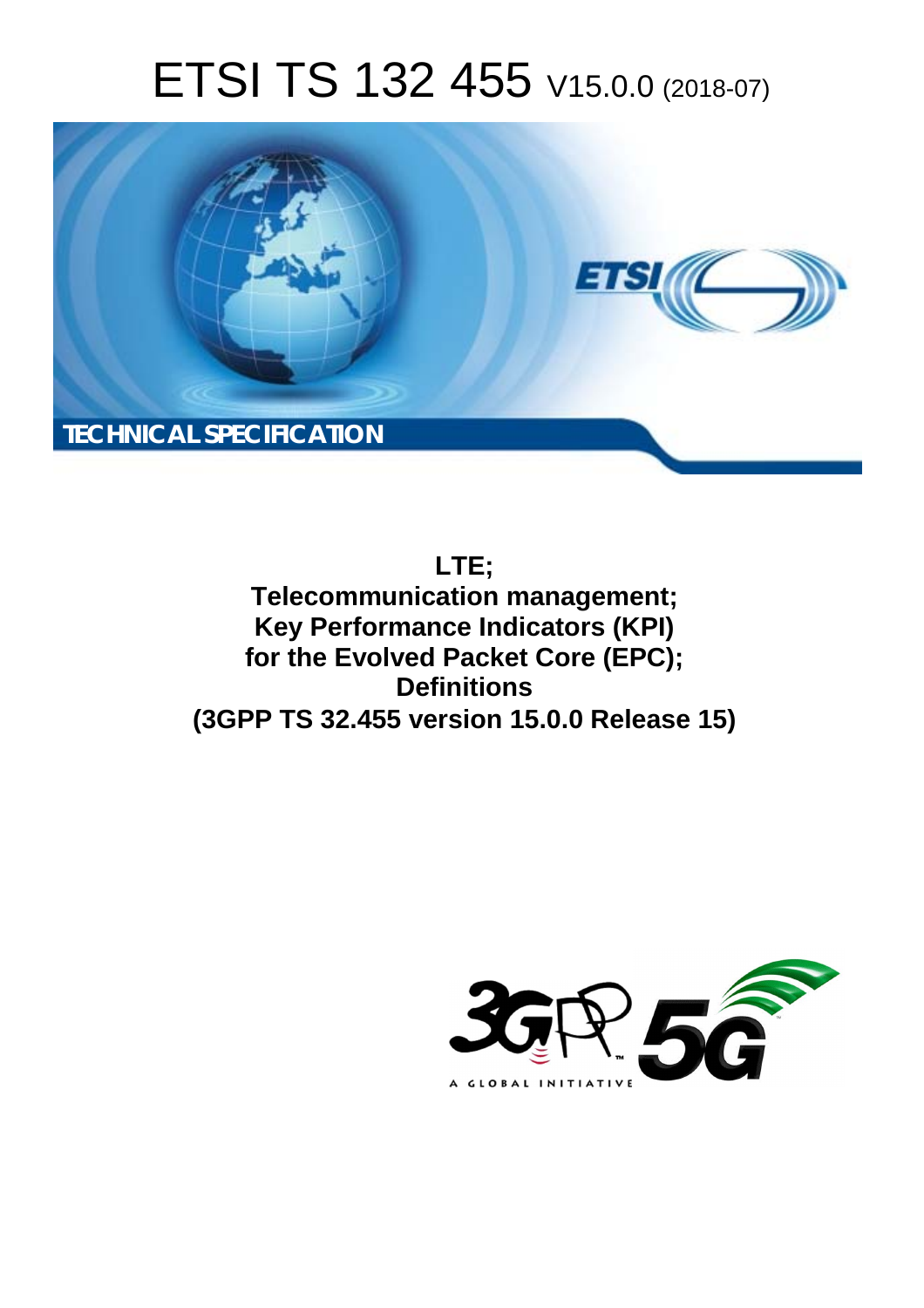Reference RTS/TSGS-0532455vf00

Keywords

LTE

#### *ETSI*

#### 650 Route des Lucioles F-06921 Sophia Antipolis Cedex - FRANCE

Tel.: +33 4 92 94 42 00 Fax: +33 4 93 65 47 16

Siret N° 348 623 562 00017 - NAF 742 C Association à but non lucratif enregistrée à la Sous-Préfecture de Grasse (06) N° 7803/88

#### *Important notice*

The present document can be downloaded from: <http://www.etsi.org/standards-search>

The present document may be made available in electronic versions and/or in print. The content of any electronic and/or print versions of the present document shall not be modified without the prior written authorization of ETSI. In case of any existing or perceived difference in contents between such versions and/or in print, the only prevailing document is the print of the Portable Document Format (PDF) version kept on a specific network drive within ETSI Secretariat.

Users of the present document should be aware that the document may be subject to revision or change of status. Information on the current status of this and other ETSI documents is available at <https://portal.etsi.org/TB/ETSIDeliverableStatus.aspx>

If you find errors in the present document, please send your comment to one of the following services: <https://portal.etsi.org/People/CommiteeSupportStaff.aspx>

#### *Copyright Notification*

No part may be reproduced or utilized in any form or by any means, electronic or mechanical, including photocopying and microfilm except as authorized by written permission of ETSI. The content of the PDF version shall not be modified without the written authorization of ETSI. The copyright and the foregoing restriction extend to reproduction in all media.

> © ETSI 2018. All rights reserved.

**DECT**TM, **PLUGTESTS**TM, **UMTS**TM and the ETSI logo are trademarks of ETSI registered for the benefit of its Members. **3GPP**TM and **LTE**TM are trademarks of ETSI registered for the benefit of its Members and of the 3GPP Organizational Partners. **oneM2M** logo is protected for the benefit of its Members.

**GSM**® and the GSM logo are trademarks registered and owned by the GSM Association.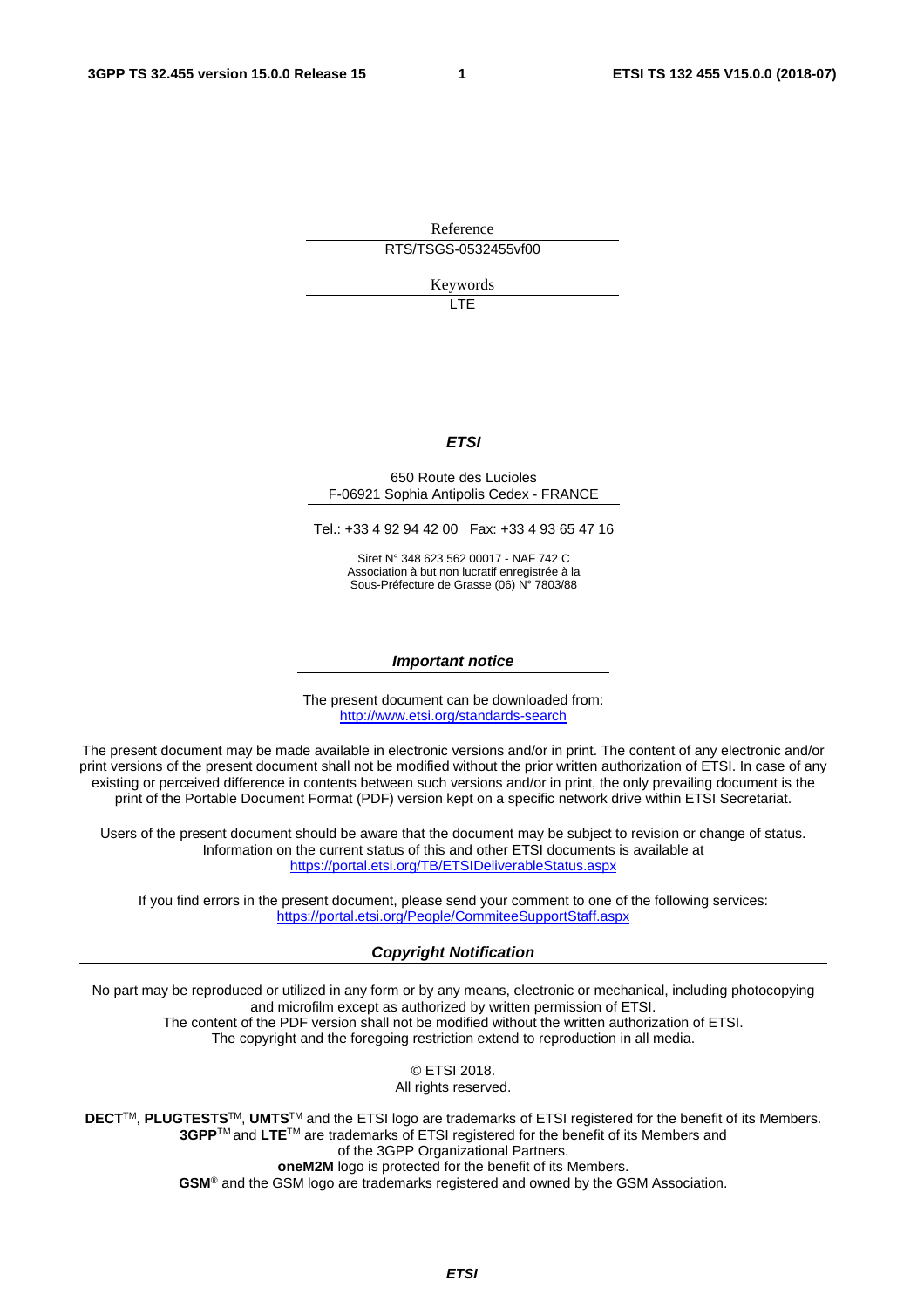### Intellectual Property Rights

#### Essential patents

IPRs essential or potentially essential to normative deliverables may have been declared to ETSI. The information pertaining to these essential IPRs, if any, is publicly available for **ETSI members and non-members**, and can be found in ETSI SR 000 314: *"Intellectual Property Rights (IPRs); Essential, or potentially Essential, IPRs notified to ETSI in respect of ETSI standards"*, which is available from the ETSI Secretariat. Latest updates are available on the ETSI Web server ([https://ipr.etsi.org/\)](https://ipr.etsi.org/).

Pursuant to the ETSI IPR Policy, no investigation, including IPR searches, has been carried out by ETSI. No guarantee can be given as to the existence of other IPRs not referenced in ETSI SR 000 314 (or the updates on the ETSI Web server) which are, or may be, or may become, essential to the present document.

#### **Trademarks**

The present document may include trademarks and/or tradenames which are asserted and/or registered by their owners. ETSI claims no ownership of these except for any which are indicated as being the property of ETSI, and conveys no right to use or reproduce any trademark and/or tradename. Mention of those trademarks in the present document does not constitute an endorsement by ETSI of products, services or organizations associated with those trademarks.

### Foreword

This Technical Specification (TS) has been produced by ETSI 3rd Generation Partnership Project (3GPP).

The present document may refer to technical specifications or reports using their 3GPP identities, UMTS identities or GSM identities. These should be interpreted as being references to the corresponding ETSI deliverables.

The cross reference between GSM, UMTS, 3GPP and ETSI identities can be found under [http://webapp.etsi.org/key/queryform.asp.](http://webapp.etsi.org/key/queryform.asp)

### Modal verbs terminology

In the present document "**shall**", "**shall not**", "**should**", "**should not**", "**may**", "**need not**", "**will**", "**will not**", "**can**" and "**cannot**" are to be interpreted as described in clause 3.2 of the [ETSI Drafting Rules](https://portal.etsi.org/Services/editHelp!/Howtostart/ETSIDraftingRules.aspx) (Verbal forms for the expression of provisions).

"**must**" and "**must not**" are **NOT** allowed in ETSI deliverables except when used in direct citation.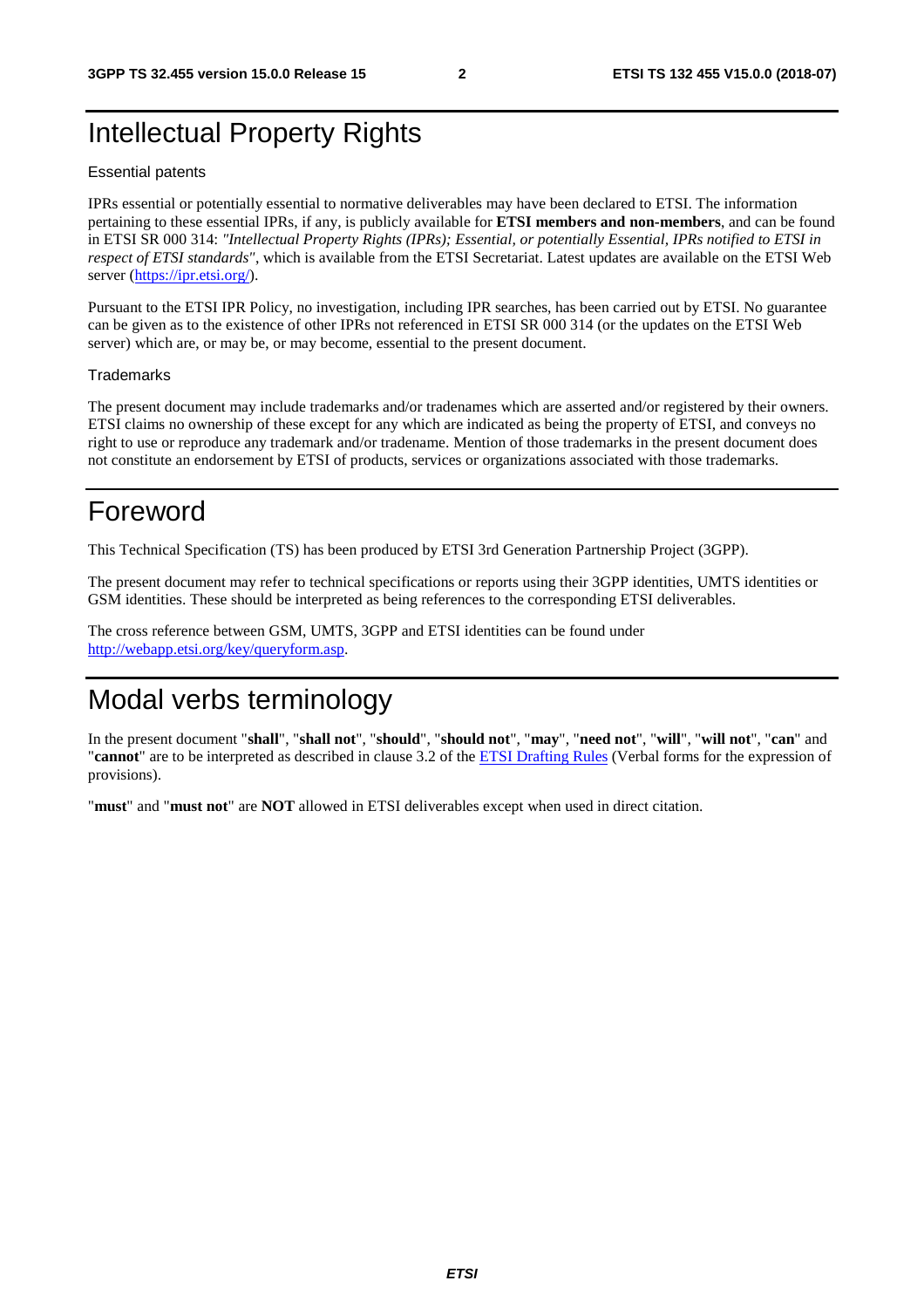$\mathbf{3}$ 

## Contents

| 1              |                               |  |  |  |  |  |  |
|----------------|-------------------------------|--|--|--|--|--|--|
| $\overline{2}$ |                               |  |  |  |  |  |  |
| 3              |                               |  |  |  |  |  |  |
| 4              |                               |  |  |  |  |  |  |
| 5              |                               |  |  |  |  |  |  |
| 5.1            |                               |  |  |  |  |  |  |
| 5.1.1          |                               |  |  |  |  |  |  |
| 5.1.2          |                               |  |  |  |  |  |  |
| 5.1.3          |                               |  |  |  |  |  |  |
| 5.1.4          |                               |  |  |  |  |  |  |
| 5.2            |                               |  |  |  |  |  |  |
| 5.2.1<br>5.2.2 |                               |  |  |  |  |  |  |
| 5.2.3          |                               |  |  |  |  |  |  |
| 5.2.4          |                               |  |  |  |  |  |  |
| 5.2.5          |                               |  |  |  |  |  |  |
| 5.2.6          |                               |  |  |  |  |  |  |
| 5.2.7          |                               |  |  |  |  |  |  |
| 5.3            |                               |  |  |  |  |  |  |
| 5.3.1          |                               |  |  |  |  |  |  |
|                | <b>Annex A (informative):</b> |  |  |  |  |  |  |
| A.1            |                               |  |  |  |  |  |  |
| A.2            |                               |  |  |  |  |  |  |
| A.3            |                               |  |  |  |  |  |  |
| A.4            |                               |  |  |  |  |  |  |
| A.5            |                               |  |  |  |  |  |  |
| A.6            |                               |  |  |  |  |  |  |
| A.7            |                               |  |  |  |  |  |  |
|                | <b>Annex B</b> (informative): |  |  |  |  |  |  |
|                |                               |  |  |  |  |  |  |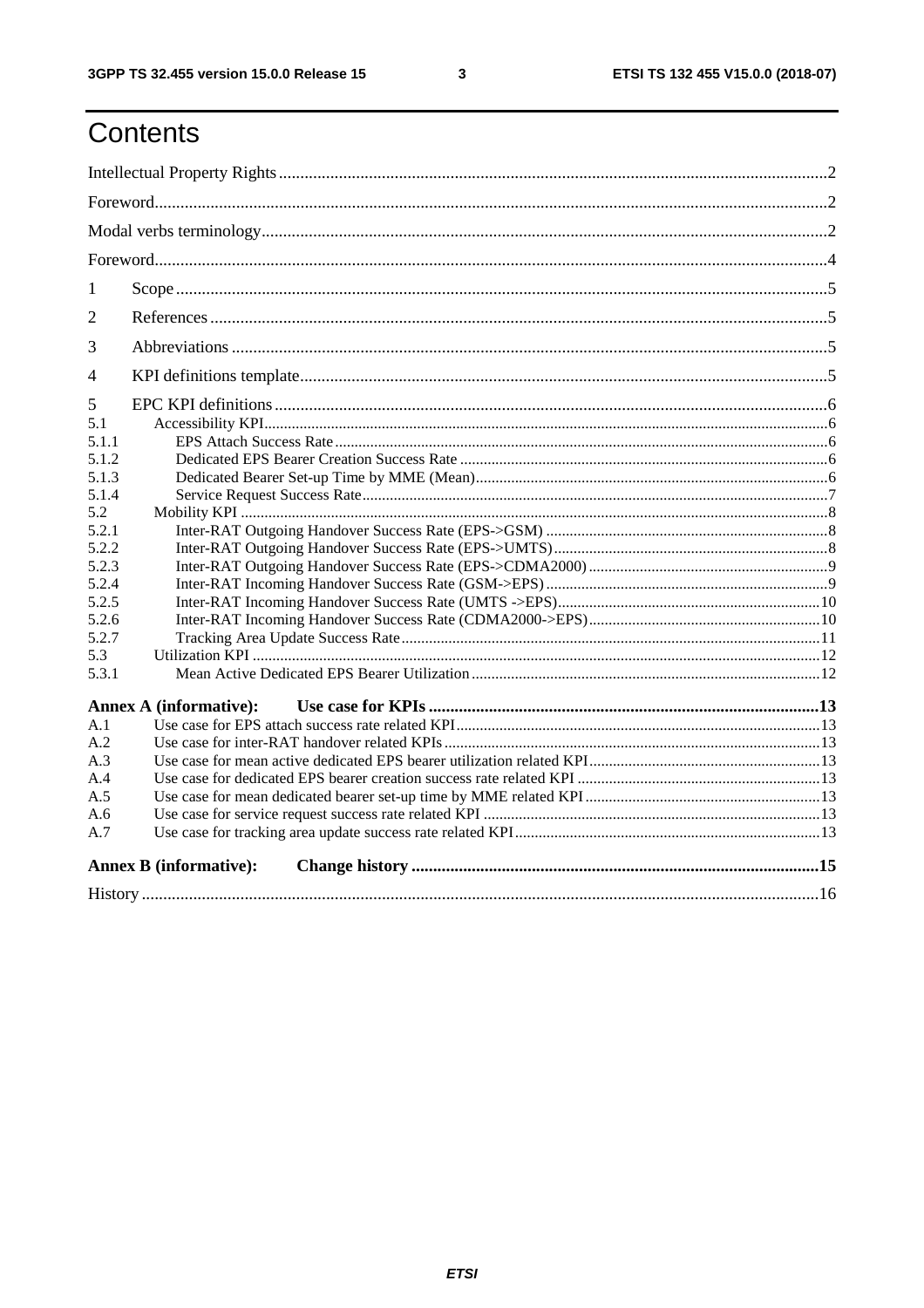## Foreword

This Technical Specification has been produced by the 3rd Generation Partnership Project (3GPP).

The contents of the present document are subject to continuing work within the TSG and may change following formal TSG approval. Should the TSG modify the contents of the present document, it will be re-released by the TSG with an identifying change of release date and an increase in version number as follows:

Version x.y.z

where:

- x the first digit:
	- 1 presented to TSG for information;
	- 2 presented to TSG for approval;
	- 3 or greater indicates TSG approved document under change control.
- y the second digit is incremented for all changes of substance, i.e. technical enhancements, corrections, updates, etc.
- z the third digit is incremented when editorial only changes have been incorporated in the document.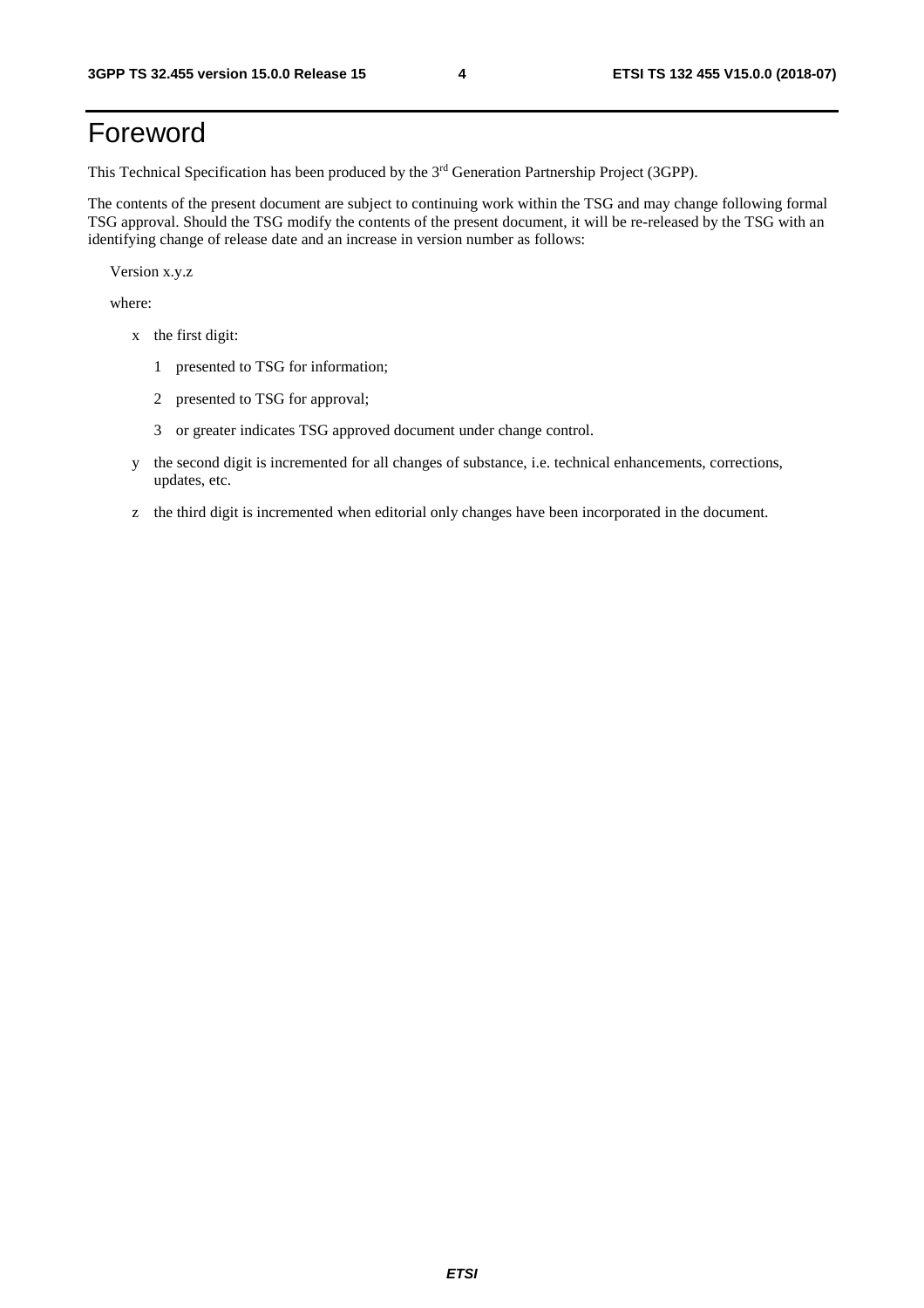#### 1 Scope

The present document specifies Key Performance Indicators (KPIs) for the EPC.

### 2 References

The following documents contain provisions which, through reference in this text, constitute provisions of the present document.

- References are either specific (identified by date of publication, edition number, version number, etc.) or non-specific.
- For a specific reference, subsequent revisions do not apply.
- For a non-specific reference, the latest version applies. In the case of a reference to a 3GPP document (including a GSM document), a non-specific reference implicitly refers to the latest version of that document *in the same Release as the present document*.
- [1] 3GPP TR 21.905: "Vocabulary for 3GPP Specifications".
- [2] 3GPP TS 32.426: "Telecommunication management; Performance Management (PM); Performance measurements Evolved Packet Core (EPC) network".
- [3] 3GPP TS 32.410: "Telecommunication management; Key Performance Indicators (KPI) for UMTS and GSM".

#### 3 Abbreviations

For the purposes of the present document, the following abbreviations apply:

EPC Evolved Packet Core network

### 4 KPI definitions template

KPI definitions template refers to 3GPP TS 32.410 [3].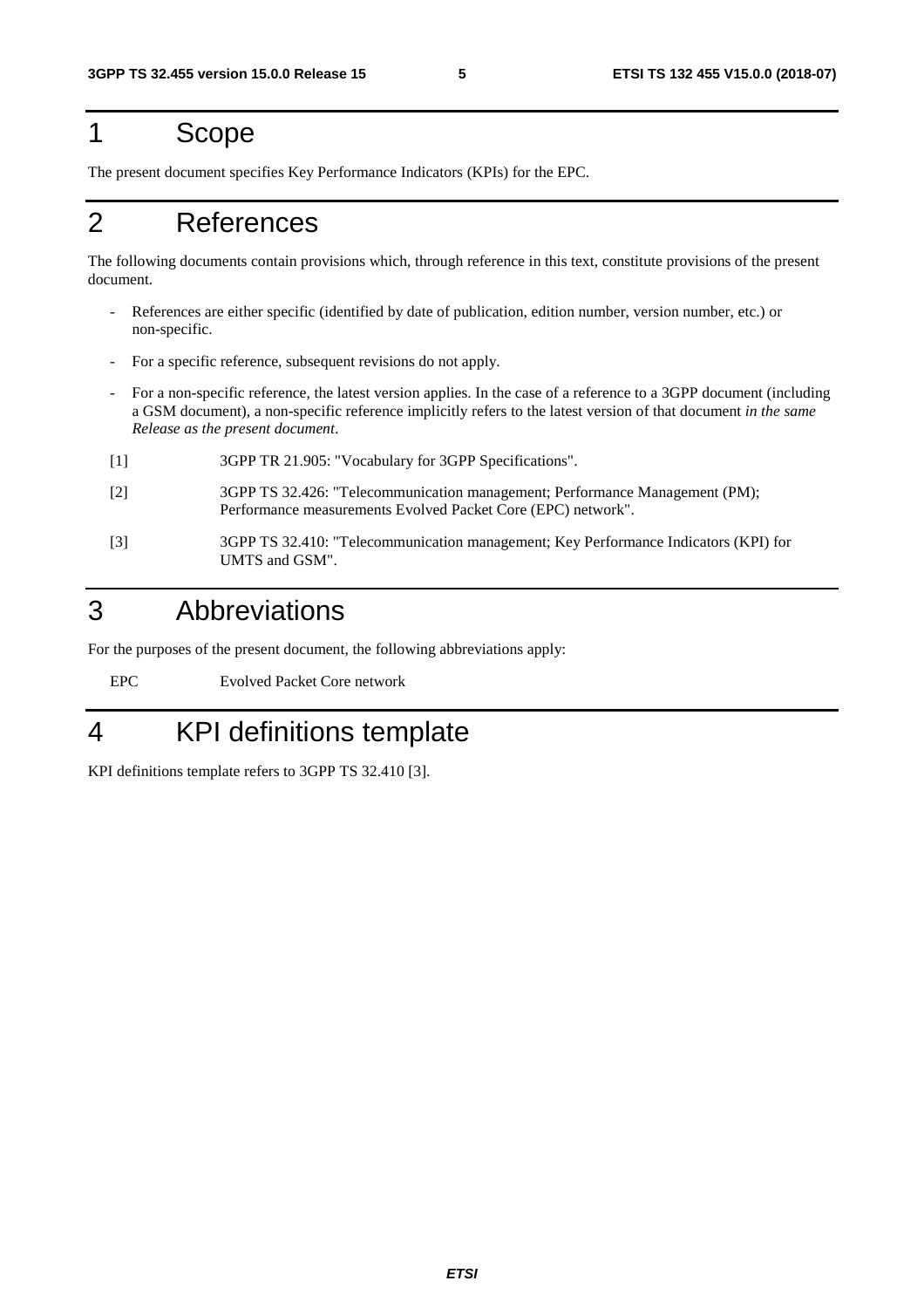### 5 EPC KPI definitions

### 5.1 Accessibility KPI

#### 5.1.1 EPS Attach Success Rate

- a) EPS attach success rate
- b) This KPI describes the ratio of the number of successfully performed EPS attach procedures to the number of attempted EPS attach procedures for EPC network and is used to evaluate accessibility provided by EPS and network performance.
- c) This KPI is obtained by successful EPS attach procedures divided by attempted EPS attach procedures.

d) EASR = 
$$
\frac{\sum_{Type} MM.EpsAttackSucc.Type}{\sum_{Type} MM.EpsAttackAtt.Type} * 100\%
$$

- e) MM.EpsAttachAtt.*Type* MM.EpsAttachSucc.*Type* Note: above measurements with subcounter .*Type* should be defined in 3GPP TS 32.426 [2].
- f) EPC
- g) Accessibility
- h) Percentage
- i) RATIO

#### 5.1.2 Dedicated EPS Bearer Creation Success Rate

- a) Dedicated EPS bearer creation success rate.
- b) This KPI describes the ratio of the number of successfully performed dedicated EPS bearer creation procedures by PGW to the number of attempted dedicated EPS bearer creation procedures by PGW and is used to evaluate service availability provided by EPS and network performance.
- c) This KPI is obtained by successful dedicated EPS bearer creation procedures divided by attempted dedicated EPS bearer creation procedures.
- d)  $DEBCSR =$   $\frac{SM.CreationPGWhiBearerSucc}{100\%}$ SM CreationPGWIniBearerAtt
- e) SM.CreationPGWInitBearerAtt SM.CreatationPGWInitBearerSucc (See in 3GPP TS 32.426 [2])
- f) EPC
- g) Accessibility
- h) Percentage
- i) RATIO

#### 5.1.3 Dedicated Bearer Set-up Time by MME (Mean)

- a) Mean dedicated bearer set-up time by MME
- b) This KPI describes the valid time per dedicated bearer set-up procedure by MME and is used to evaluate service accessibility provided by EPS and network performance.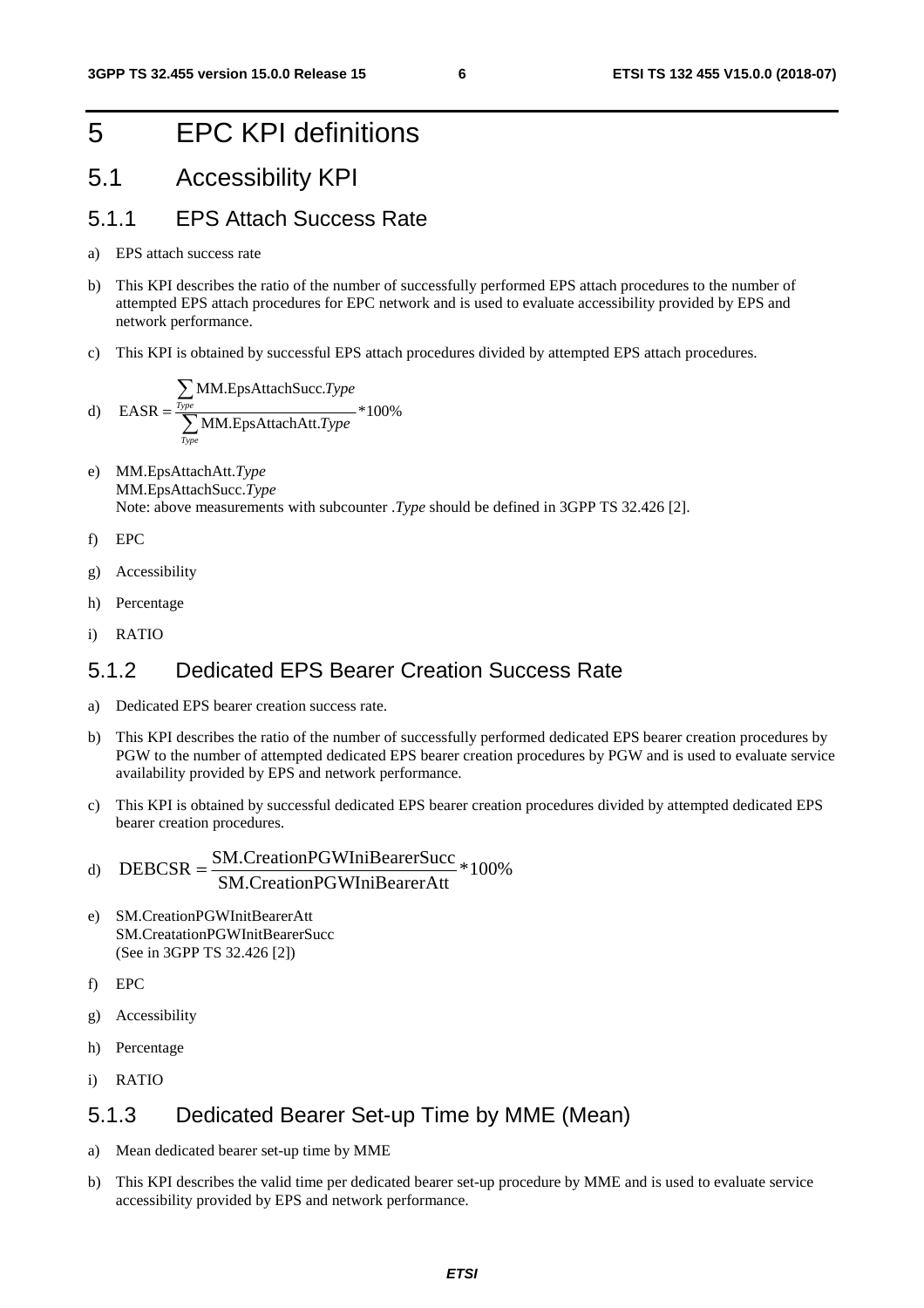- c) This KPI is obtained by the valid time per dedicated bearer set-up procedure by MME
- d) DBSTM= SM.EstabActDedicatedEpsBearerTimeMean
- e) SM.EstabActDedicatedEpsBearerTimeMean (See in 3GPP TS 32.426 [2]).
- f) EPC
- g) Accessibility
- h) Second
- i) MEAN

#### 5.1.4 Service Request Success Rate

- a) Service request success rate.
- b) This KPI describes the ratio of the number of successfully performed service request procedures by UE to the number of attempted service request procedures by UE and is used to evaluate service accessibility provided by EPS and network performance.
- c) This KPI is obtained by successful service request procedures divided by attempted service request procedures.

d) 
$$
SRSR = \frac{\sum_{\text{MME}} SM.EpsServiceReqSucc}{\sum_{\text{MME}} SM.EpsServiceReqAtt}} * 100\%
$$

- e) SM.EpsServiceReqAtt SM.EpsServiceReqSucc (See in 3GPP TS 32.426 [2])
- f) EPC
- g) Accessibility
- h) Percentage
- i) RATIO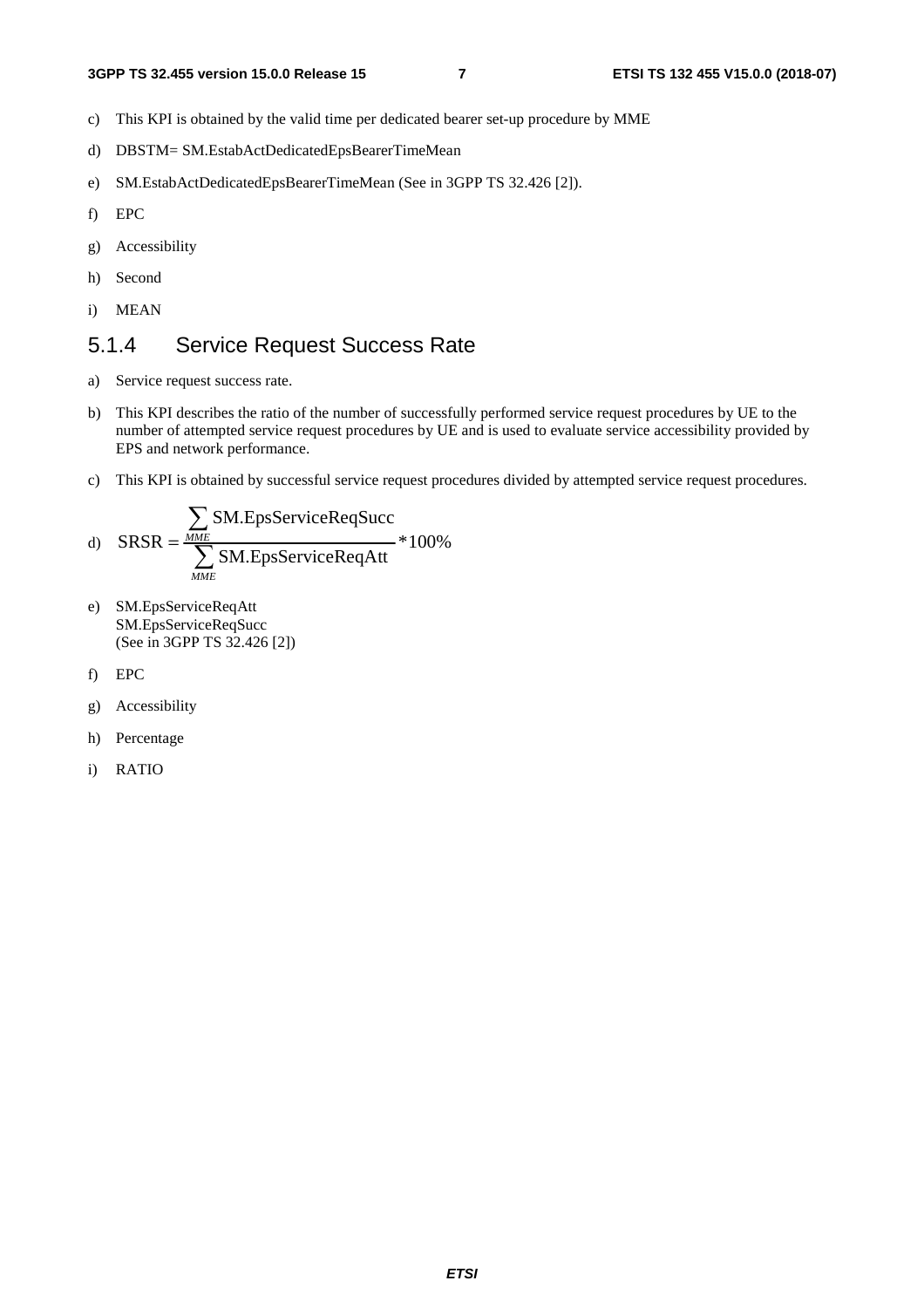#### 5.2 Mobility KPI

#### 5.2.1 Inter-RAT Outgoing Handover Success Rate (EPS->GSM)

- a) Inter-RAT outgoing handover success rate (EPS->GSM)
- b) This KPI describes the ratio of the number of successfully performed outgoing handover procedures to the number of attempted outgoing handover procedures to evaluate inter RAT outgoing handover performance.
- c) This KPI is obtained by the number of successful outgoing handover procedures divided by total number of attempted outgoing handover procedures from EPS to GSM network.

```
d) IRATOHOSR = \frac{IRATHO.OutMMESucc.G}{IRATHO.OutMMEAtt.G} *100\%
```
- e) IRATHO.OutMMEAtt.G IRATHO.OutMMESucc.G (See in 3GPP TS 32.426 [2])
- f) EPC
- g) Mobility
- h) Percentage
- i) RATIO

#### 5.2.2 Inter-RAT Outgoing Handover Success Rate (EPS->UMTS)

- a) Inter-RAT outgoing handover success rate (EPS->UMTS)
- b) This KPI describes the ratio of the number of successfully performed outgoing handover procedures to the number of attempted outgoing handover procedures to evaluate inter RAT outgoing handover performance.
- c) This KPI is obtained by the number of successful outgoing handover procedures divided by total number of attempted outgoing handover procedures from EPS to UMTS network.

#### d) IRATOHOSR= $\frac{\text{IRATHO.OutMMESucc.}U}{\text{IRATION}}$  \*100% IRATHO.OutMMEAtt.U

- e) IRATHO.OutMMEAtt.U IRATHO.OutMMESucc.U (See in 3GPP TS 32.426 [2])
- f) EPC
- g) Mobility
- h) Percentage
- i) RATIO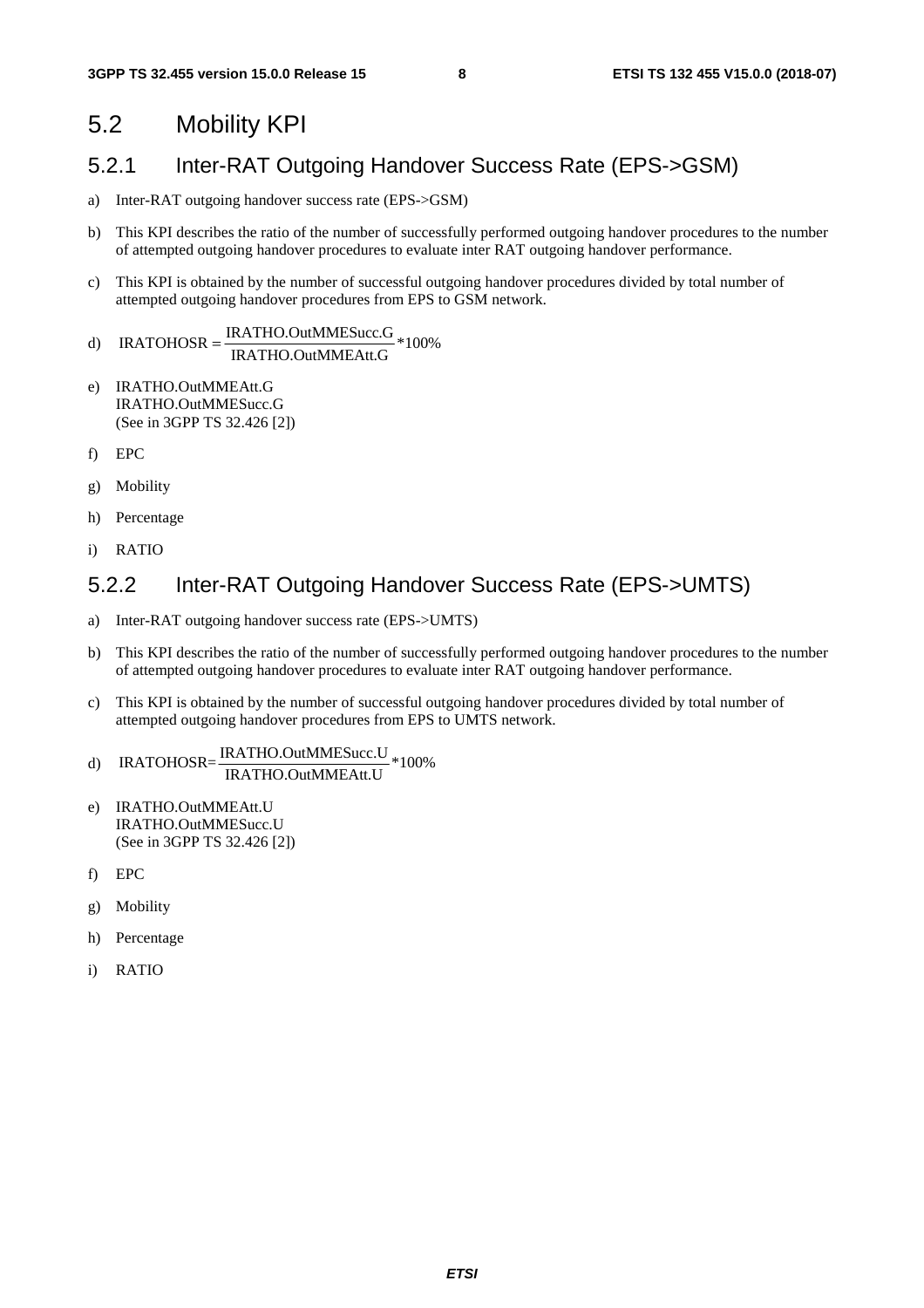#### 5.2.3 Inter-RAT Outgoing Handover Success Rate (EPS->CDMA2000)

- a) Inter-RAT outgoing handover success rate (EPS->CDMA2000)
- b) This KPI describes the ratio of the number of successfully performed outgoing handover procedures to the number of attempted outgoing handover procedures to evaluate inter RAT outgoing handover performance.
- c) This KPI is obtained by the number of successful outgoing handover procedures divided by total number of attempted outgoing handover procedures from EPS to CDMA2000 network.
- d) IRATOHOSR= $\frac{\text{IRATHO.OutMMESucc.}}{\text{IRATHO.OutMMEAtt.}}*100\%$
- e) IRATHO.OutMMEAtt.C IRATHO.OutMMESucc.C (See in 3GPP TS 32.426 [2])
- f) EPC
- g) Mobility
- h) Percentage
- i) RATIO

#### 5.2.4 Inter-RAT Incoming Handover Success Rate (GSM->EPS)

- a) Inter-RAT incoming handover success rate (GSM->EPS)
- b) This KPI describes the ratio of the number of successfully performed incoming handover procedures to the number of attempted incoming handover procedures to evaluate inter RAT incoming handover performance.
- c) This KPI is obtained by total number of successful incoming handover procedures divided by total number of attempted incoming handover procedures from GSM network to EPS
- d) IRATIHOSR= $\frac{\text{IRATHO.IncMMESucc.G}}{\text{IRATHO.IncMMEAtt.G}}*100\%$
- e) IRATHO.IncMMEAtt.G IRATHO.IncMMESucc.G (See in 3GPP TS 32.426 [2])
- f) EPC
- g) Mobility
- h) Percentage
- i) RATIO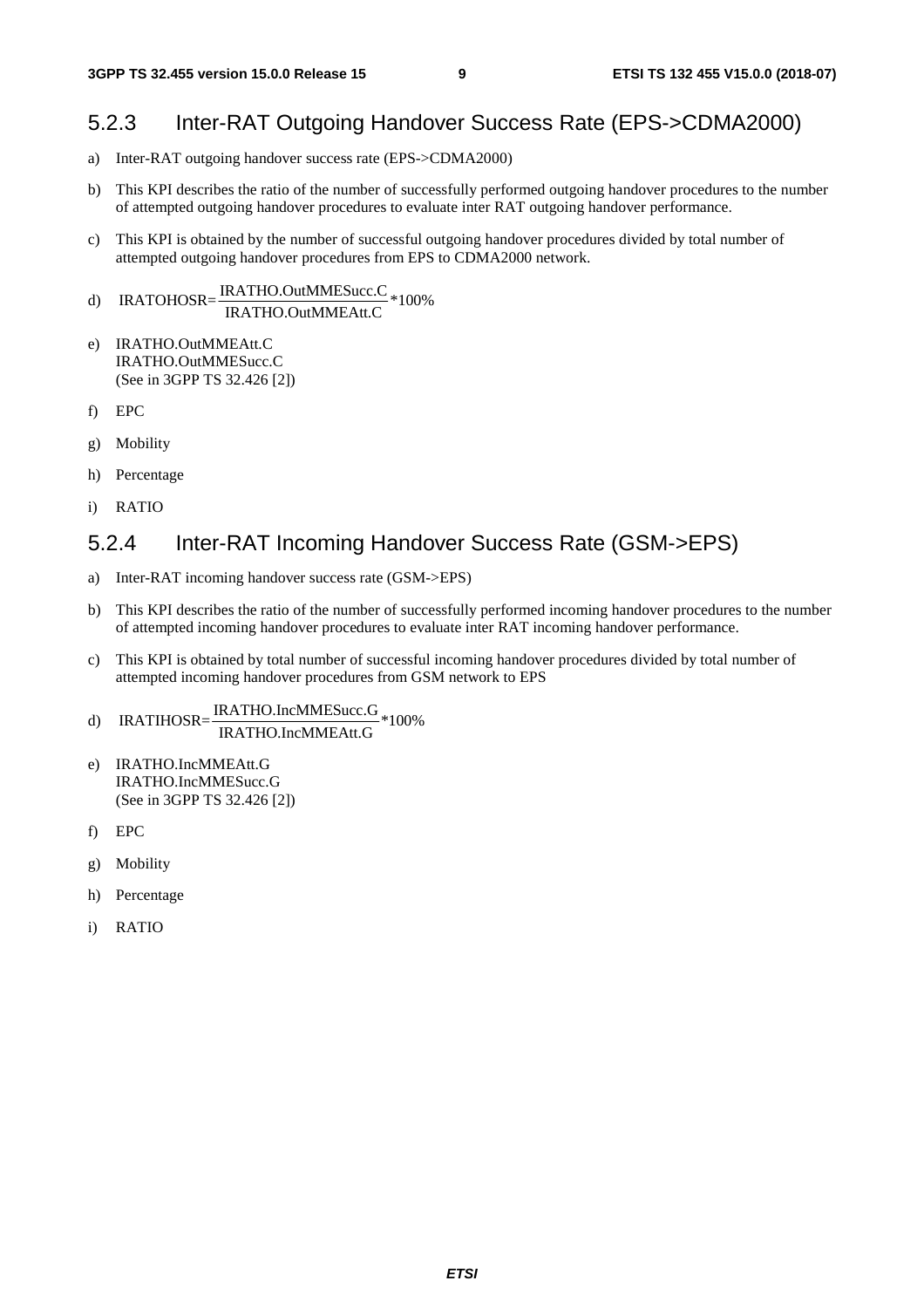#### 5.2.5 Inter-RAT Incoming Handover Success Rate (UMTS ->EPS)

- a) Inter-RAT incoming handover success rate (UMTS ->EPS)
- b) This KPI describes the ratio of the number of successfully performed incoming handover procedures to the number of attempted incoming handover procedures to evaluate inter RAT incoming handover performance.
- c) This KPI is obtained by total number of successful incoming handover procedures divided by total number of attempted incoming handover procedures from UMTS network to EPS

## d) IRATIHOSR= $\frac{\text{IRATHO.IncMMESucc.U}}{\text{IRATHO.IncMMEAtt.U}}*100\%$

- e) IRATHO.IncMMEAtt.U IRATHO.IncMMESucc.U (See in 3GPP TS 32.426 [2])
- f) EPC
- g) Mobility
- h) Percentage
- i) RATIO

#### 5.2.6 Inter-RAT Incoming Handover Success Rate (CDMA2000->EPS)

- a) Inter-RAT incoming handover success rate (CDMA2000->EPS)
- b) This KPI describes the ratio of the number of successfully performed incoming handover procedures to the number of attempted incoming handover procedures to evaluate inter RAT incoming handover performance.
- c) This KPI is obtained by total number of successful incoming handover procedures divided by total number of attempted incoming handover procedures from CDMA2000 network to EPS
- d) IRATIHOSR= $\frac{\text{IRATHO-IncMMESucc.C}}{\text{IRATHO-IncMMEAtt.C}}*100\%$
- e) IRATHO.IncMMEAtt.C IRATHO.IncMMESucc.C (See in 3GPP TS 32.426 [2])
- f) EPC
- g) Mobility
- h) Percentage
- i) RATIO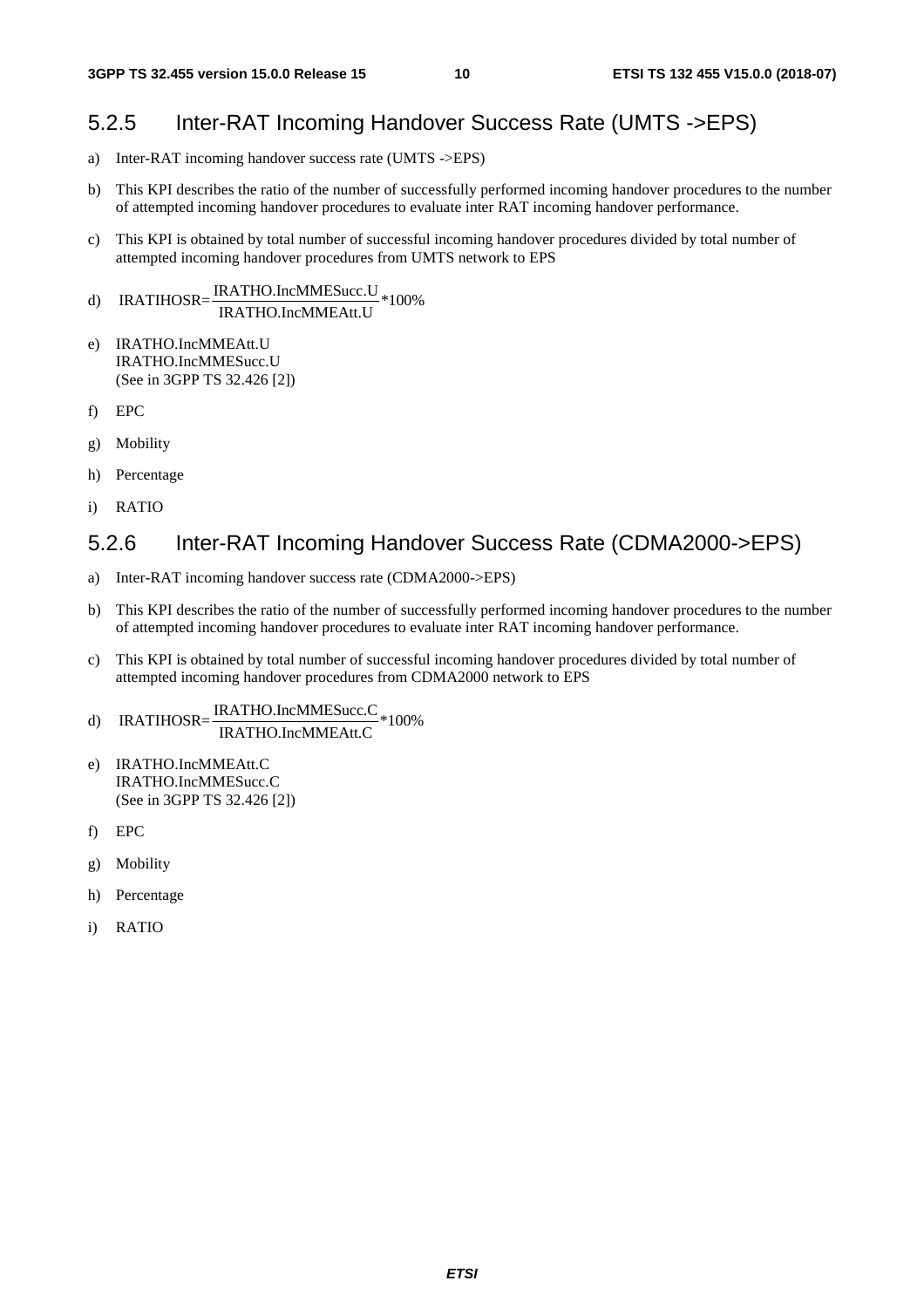#### 5.2.7 Tracking Area Update Success Rate

- a) Tracking area update success rate.
- b) This KPI describes the ratio of the number of successfully performed tracking area update procedures to the number of attempted tracking area update procedures and is used to evaluate mobility provided by EPS and network performance.
- c) This KPI is obtained by successful tracking area update procedures divided by attempted tracking area update procedures.

d) TAUSR = 
$$
\frac{\sum_{TA} (MM.TaulntersgwSucc + MM.TaulntraSgwSucc)}{\sum_{TA} (MM.TaulntersgwAtt + MM.TaulntraSgwAtt)} * 100\%
$$

- e) MM.TauIntraSgwAtt MM.TauInterSgwAtt MM.TauIntraSgwSucc MM.TauInterSgwSucc (See in 3GPP TS 32.426 [2])
- f) EPC
- g) Mobility
- h) Percentage
- i) RATIO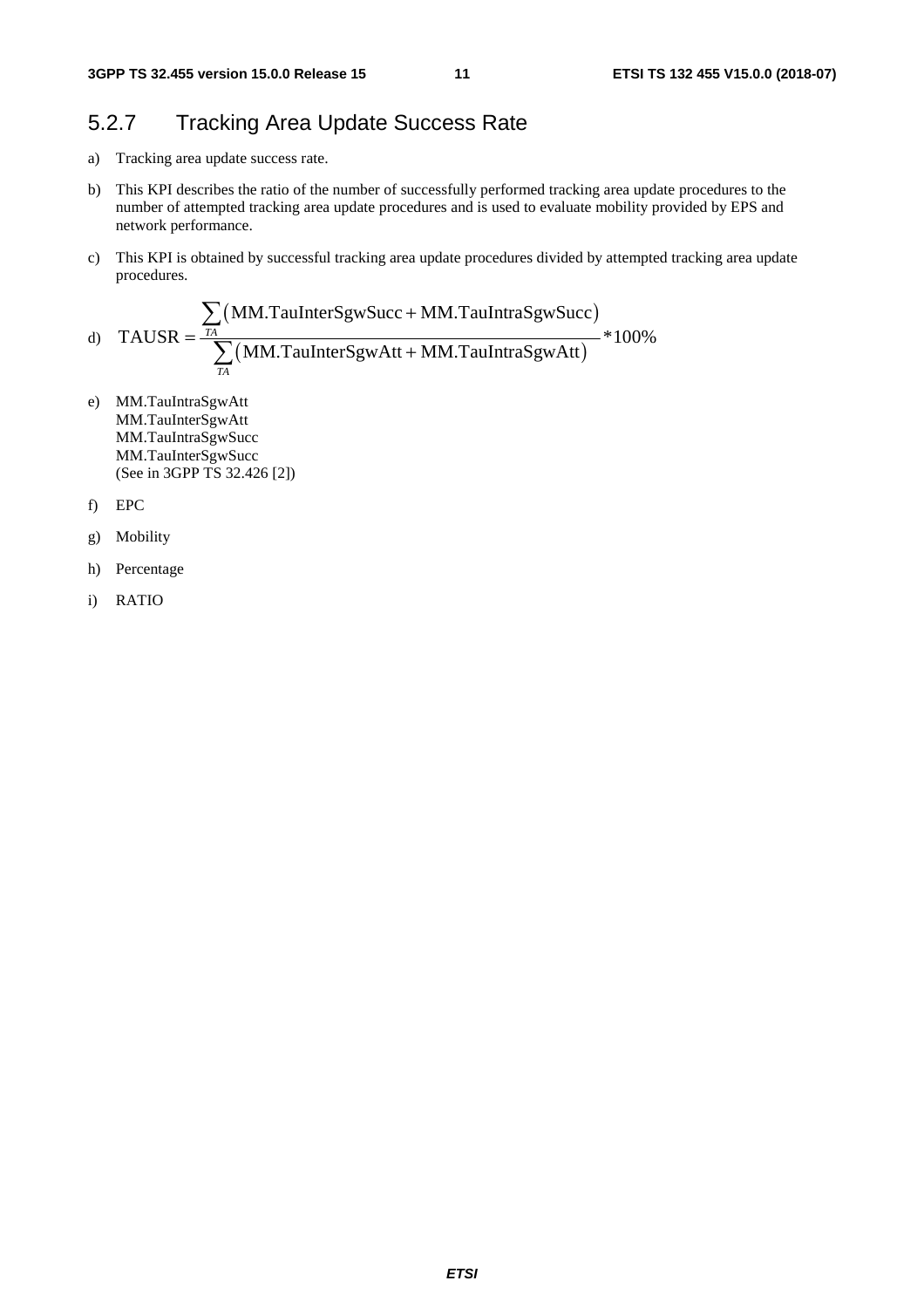#### 5.3 Utilization KPI

#### 5.3.1 Mean Active Dedicated EPS Bearer Utilization

- a) Mean active dedicated EPS bearer utilization
- b) This KPI describes the ratio of the mean number of active dedicated EPS bearer to the maximum number of active dedicated EPS bearers provided by EPC network, and it is used to evaluate utilization performance of EPC network.
- c) This KPI is obtained by the mean number of dedicated EPS bearers in active mode divided by the system capacity.

d) 
$$
MADEBU = \frac{SM.MeanNbrActDedicated Bearer}{Capacity} * 100\%
$$

e) SM.MeanNbrActDedicatedBearer (See in 3GPP TS 32.426 [2]) Capacity indicates maximum number of active dedicated EPS bearers provided by EPC node.

Editor notes: Capacity definition is FFS.

- f) EPC
- g) Utilization
- h) Percentage
- i) RATIO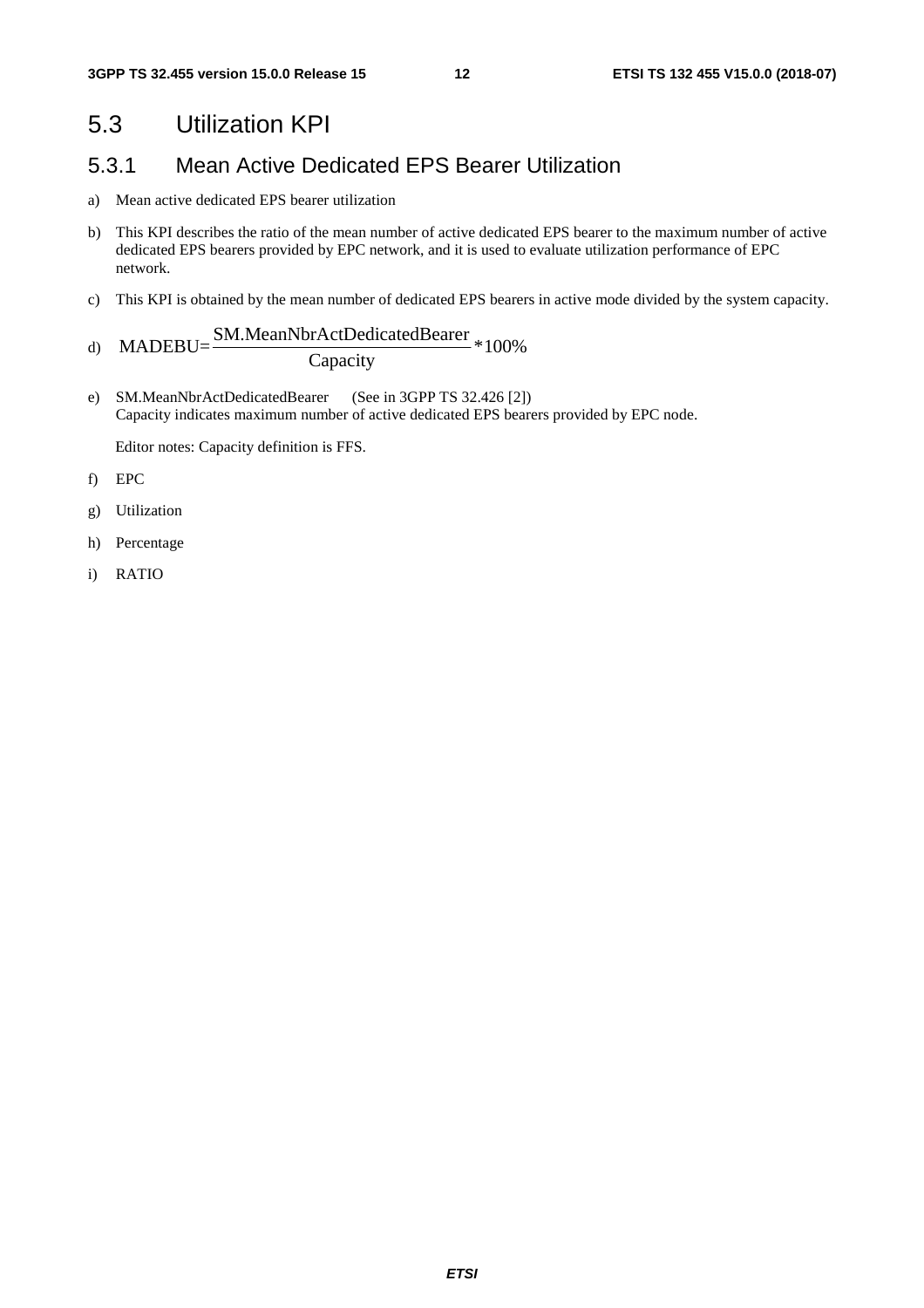## Annex A (informative): Use case for KPIs

#### A.1 Use case for EPS attach success rate related KPI

It is necessary to evaluate accessibility performance provided by EPS. EPS attachment for a UE/user is important when they access network. If users or subscribers cannot attach to the PS network of EPS, they cannot access EPS. This KPI is focusing on network and user view.

#### A.2 Use case for inter-RAT handover related KPIs

Inter RAT handover success rate is used to evaluate stability and reliability performance of handover between EPS and GSM or UMTS or CDMA2000. If the KPI value is too low, call drop rate may be increased. This KPI is focusing on network and user view.

#### A.3 Use case for mean active dedicated EPS bearer utilization related KPI

Mean active dedicated EPS bearer utilization can be used to indicate system load level. If the value of this KPI is very high, it indicates system capacity is not enough, and needs to be increased. So it is an important indicator for EPC network optimization.

This KPI is focusing on network view.

#### A.4 Use case for dedicated EPS bearer creation success rate related KPI

If PGW can not create the dedicated bearer, then users cannot use the services provided by EPS successfully, which will influence the users' satisfactory to the network. So it is necessary to define dedicated EPS bearer creation success rate to evaluate accessibility performance provided by EPS and network performance, user behaviour is included.

This KPI is focusing on network and user view.

#### A.5 Use case for mean dedicated bearer set-up time by MME related KPI

Mean dedicated bearer set-up time by MME can be used to describe the duration between a UE requests a service and the service is successfully established, it can reflect the user satisfactory of high data rate service and network performance of dedicated bearer set-up. So it is useful to evaluate accessibility performance provided by EPS and network performance.

This KPI is focusing on network and user view.

#### A.6 Use case for service request success rate related KPI

Service Request procedure is one of the important NAS procedures which is triggered by the UE when it is in idle state and has some data to send or receive (after the paging procedure). If the service request success rate is lower than predefined threshold, the user experience of sending / receiving the data will be affected. So it is necessary to define service request success rate, the user behaviour is included.

This KPI is focusing on network and user view.

#### A.7 Use case for tracking area update success rate related KPI

Tracking area update success rate is useful to evaluate mobility provided by EPS. If a user fails to update the tracking area, the user may not be paged by network because the target tracking area can not be attached. If the tracking area update success rate is lower than a predefined threshold, the tracking areas maybe need to be re-planed. So it is necessary to define the tracking area update success rate, the user behaviour is included.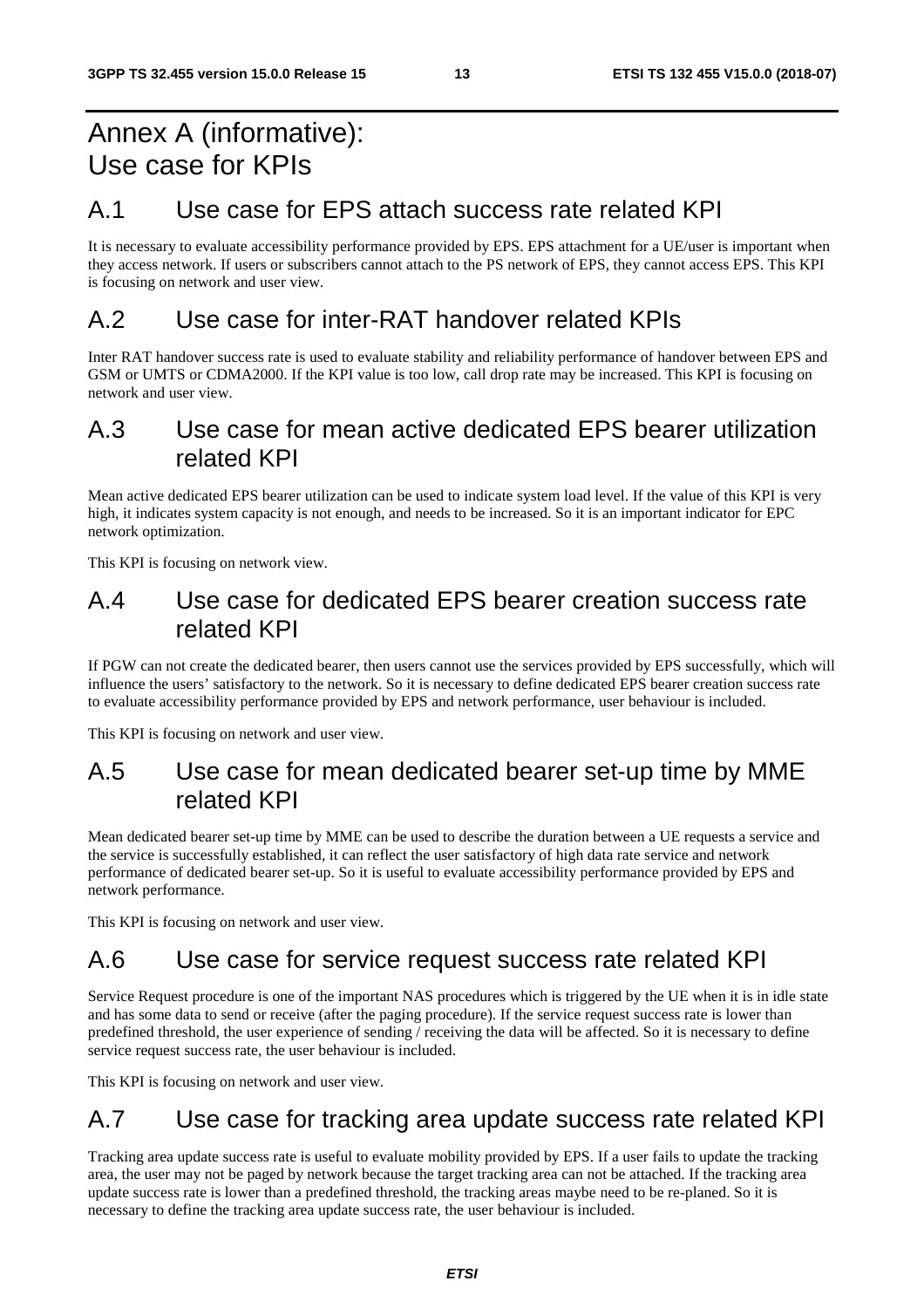This KPI is focusing on network and user view.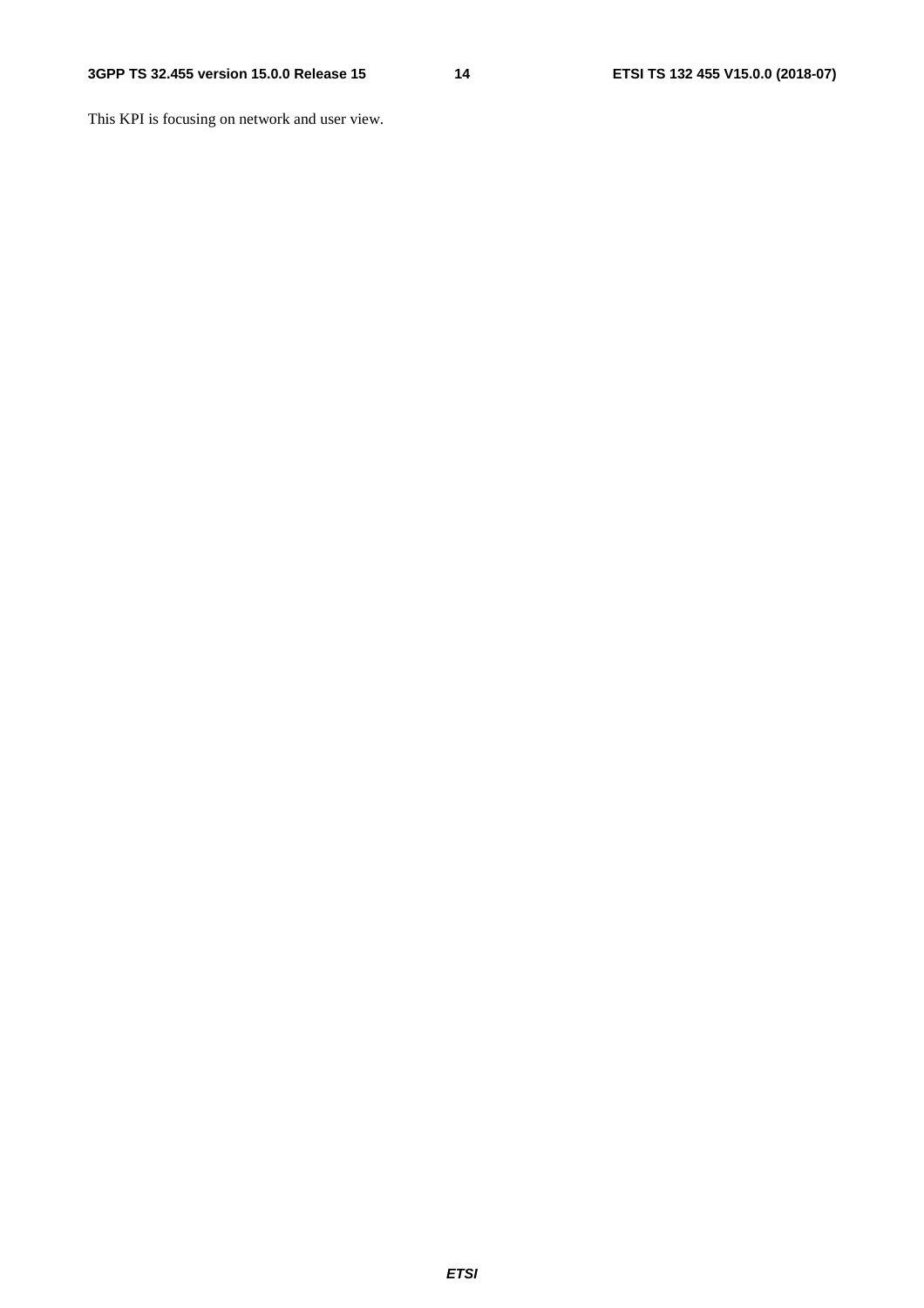## Annex B (informative): Change history

| <b>Change history</b> |       |           |    |    |                                                  |                 |            |  |  |
|-----------------------|-------|-----------|----|----|--------------------------------------------------|-----------------|------------|--|--|
| <b>Date</b>           | TSG#  |           |    |    | TSG Doc. CR   Rev   Subject/Comment              | <b>Old</b>      | <b>New</b> |  |  |
| Dec 2010              | SP-50 | SP-100766 |    |    | Submitted to SA#50 for Information               | 0.4.1           | 1.0.0      |  |  |
| Mar 2011              | SP-51 | SP-110117 |    |    | Submitted to SA#50 for Approval                  | 1.1.0           | 2.0.0      |  |  |
| Mar 2011              | $- -$ |           | -- | -- | Publication                                      | 2.0.0           | 10.0.0     |  |  |
| 2012-09               |       |           |    |    | Update to Rel-11 version (MCC)                   | $10.0.0$ 11.0.0 |            |  |  |
| 2014-10               |       |           |    |    | Update to Rel-12 version (MCC)                   | 11.0.0 12.0.0   |            |  |  |
| 2016-01               |       |           |    |    | Update to Rel-13 version (MCC)                   | 12.0.0 13.0.0   |            |  |  |
| 2017-04               | SA#75 |           |    |    | Promotion to Release 14 without technical change | $13.0.0$ 14.0.0 |            |  |  |
| 2018-06               |       |           |    |    | Update to Rel-15 version (MCC)                   | 14.0.0 15.0.0   |            |  |  |